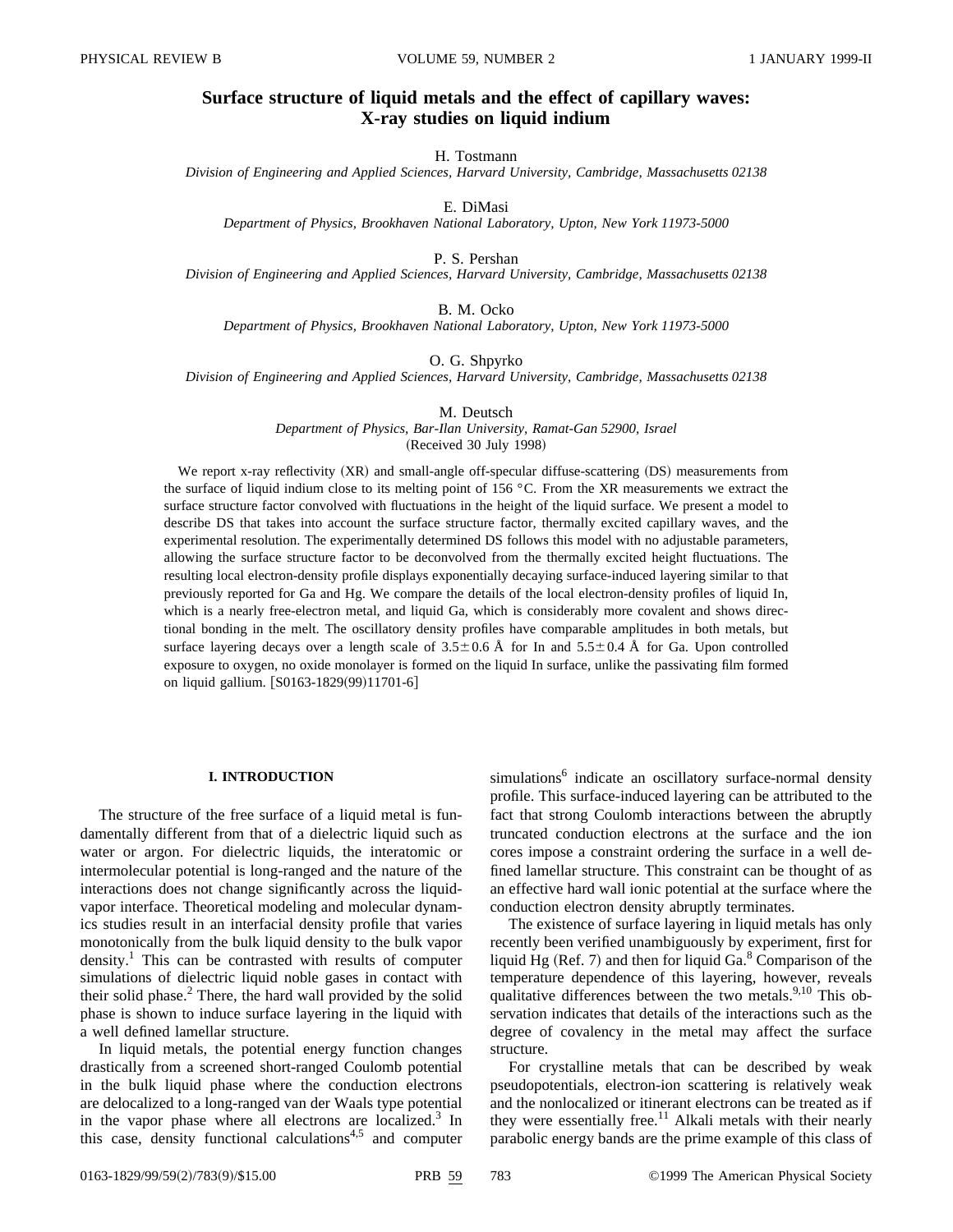nearly free-electron (NFE)-like metals. In analogy with this, the term NFE metals applies to liquid metals whose conduction electrons have similar itinerant character and are only weakly perturbated by a small ionic pseudopotential.<sup>12</sup> NFE liquid metals can be contrasted with those whose conduction electrons are partially localized in covalent bonds.<sup>13</sup> Evidence for such covalent character in liquid metals may be obtained from measurements of the optical properties as well as from the bulk liquid structure factor. $14$ 

In fact, both liquid Ga and Hg show substantial deviations from NFE behavior. In liquid Ga, a shoulder in the bulk liquid structure factor indicates the presence of directional bonding in the melt.<sup>15–18</sup> Liquid Hg displays a pronounced asymmetry in the first peak of the bulk liquid structure factor, and the optical constants of liquid Hg deviate markedly from the predictions of the Drude theory for free electrons,<sup>19</sup> which, for example, adequately describes the optical constants of the alkali metals. $20,21$  In order to understand which aspects of surface layering may be affected by deviations from NFE character, it is necessary to investigate liquid metals with less tendency towards covalent bonding. The alkali metals would be ideal candidates in this regard. Unfortunately, the very low surface tension of liquid alkali metals will result in a large thermally induced surface roughness, making it extremely difficult to observe the surface layering experimentally. This is exacerbated by the fact that alkali metals are very reactive in air but cannot be investigated under ultrahigh vacuum (UHV) conditions due to their high vapor pressure. Liquid indium, which has a high surface tension, reasonably low melting point, and low vapor pressure does not suffer from these shortcomings. Moreover, it is considered to be NFE-like for the following reasons. First, the first peak in the bulk structure factor of liquid In is highly symmetric, indicating the absence of significant orientational bonding in the melt.<sup>22</sup> Second, quantitative analysis of the shape of the bulk liquid structure factor yields a twelvefold coordination with an interatomic distance that decreases with increasing temperature.<sup>23</sup> This is precisely what is expected for a liquid that can be described by an ideal hard sphere model. Third, the measured optical properties of liquid In agree with the Drude free-electron theory over a large range of wave vectors.<sup>24</sup> Even more interesting, the optical constants of mixtures of liquid Hg and In differ appreciably from free electron behavior for Hg rich compositions, but gradually approach free-electron behavior with increasing In content.25 A main objective of this study is to compare the surface structure of the more NFE-like liquid metal In to that of the more covalent liquid Ga.

This fundamental interest in the relationship between the surface structure and electronic properties of liquid metals bears directly on the topic of surface reactions, which is of considerable practical importance. This is especially true for liquids, where the atoms are mobile, and reactions at the surface can directly affect alloying, phase formation, and other properties of the bulk. For this reason, surfaces and reactions at surfaces play a critical role in process and extractive metallurgy.<sup>26</sup> We previously demonstrated that on exposure to oxygen the surface of liquid Ga becomes coated with a uniform 5 Å thick passivating oxide film that protects the underlying bulk phase from further oxidation.<sup>27</sup> We will show below that the oxidation behavior of liquid In is fundamentally different from that of Ga.

#### **II. EXPERIMENTAL DETAILS**

The experiments reported here were primarily performed at the beamline X25 at the National Synchrotron Light Source (NSLS). Following a toroidal focussing mirror, a Ge (220) crystal was used to select the x-ray wavelength  $\lambda$  $=0.653$  Å and to tilt the beam downward onto the horizontal liquid metal surface. The geometry of this liquid spectrometer has been described elsewhere.<sup>28</sup> Additional data were acquired at beamline X22B at the NSLS, using a similar scattering geometry and an x-ray wavelength of 1.24 Å. The size of the x-ray beam striking the liquid metal surface was determined by 1 mm (horizontal)  $\times$  0.1 mm (vertical) slits downstream of the monochromator and the measured signal was normalized to the incoming beam intensity.

The experimental resolution, determined primarily by slits in front of the detector, was varied for different experimental configurations. Specular reflectivity was primarily measured using a conventional NaI scintillation detector. Typical slit settings for measuring this specular reflectivity at X25 were 4 mm  $(h) \times 4$  mm  $(v)$ . At 600 mm from the sample this yields a  $q_z$  resolution of 0.06  $\AA^{-1}$ . For comparable resolution at the longer wavelength at X22B, a vertical detector slit of 8 mm was used. Small angle off-specular surface diffuse scattering was measured using a position sensitive detector  $(PSD)$  aligned within the reflection plane.<sup>29</sup> For a given incident angle, the PSD detects both the specular reflection and off-specular diffuse intensity in the reflection plane up to  $\approx 0.5^{\circ}$  away from the specular peak. We used a coarse vertical resolution for the PSD in the multichannel mode  $(64$  channels on 20 mm). Away from the specular peak, where the intensity varies slowly with position, data from neighboring channels were averaged together for improved statistics. Counting all photons hitting the detector, and disregarding the positional information, the PSD can be used as a conventional counter. In this ''single channel'' mode the slit settings were 20 mm vertically and 3 mm horizontally, corresponding to a  $q_z$  resolution of 0.32  $\rm \AA^{-1}$ . For all experimental arrangements, the signal originating at the surface was separated from the bulk diffuse background by subtracting intensities measured with the detector moved approximately  $\pm 0.4^{\circ}$  (corresponding to  $\approx 0.67 \text{ Å}^{-1}$ ) transverse to the reflection plane.<sup>28</sup>

The linearity of the PSD was checked by comparison of diffuse scans taken with the PSD to diffuse data taken by moving the scintillation detector within the reflection plane, and by measuring the specular reflectivity with the stationary PSD in a single-channel mode. As we will discuss below, once scaled for the different resolution, the different types of scans perfectly overlap each other.

Indium of 99.9995% purity was contained in a Molybdenum pan within a UHV chamber to maintain a clean surface. $30$  Details of the UHV chamber design can be found elsewhere.<sup>28</sup> The sample was heated above the melting point of liquid In to  $170 \pm 5$  °C. After a three-day bakeout, the pressure was  $8 \times 10^{-10}$  Torr, with a partial oxygen pressure  $\leq 8 \times 10^{-11}$ , for which the formation time for an oxide monolayer is calculated to be several days.<sup>31</sup> Although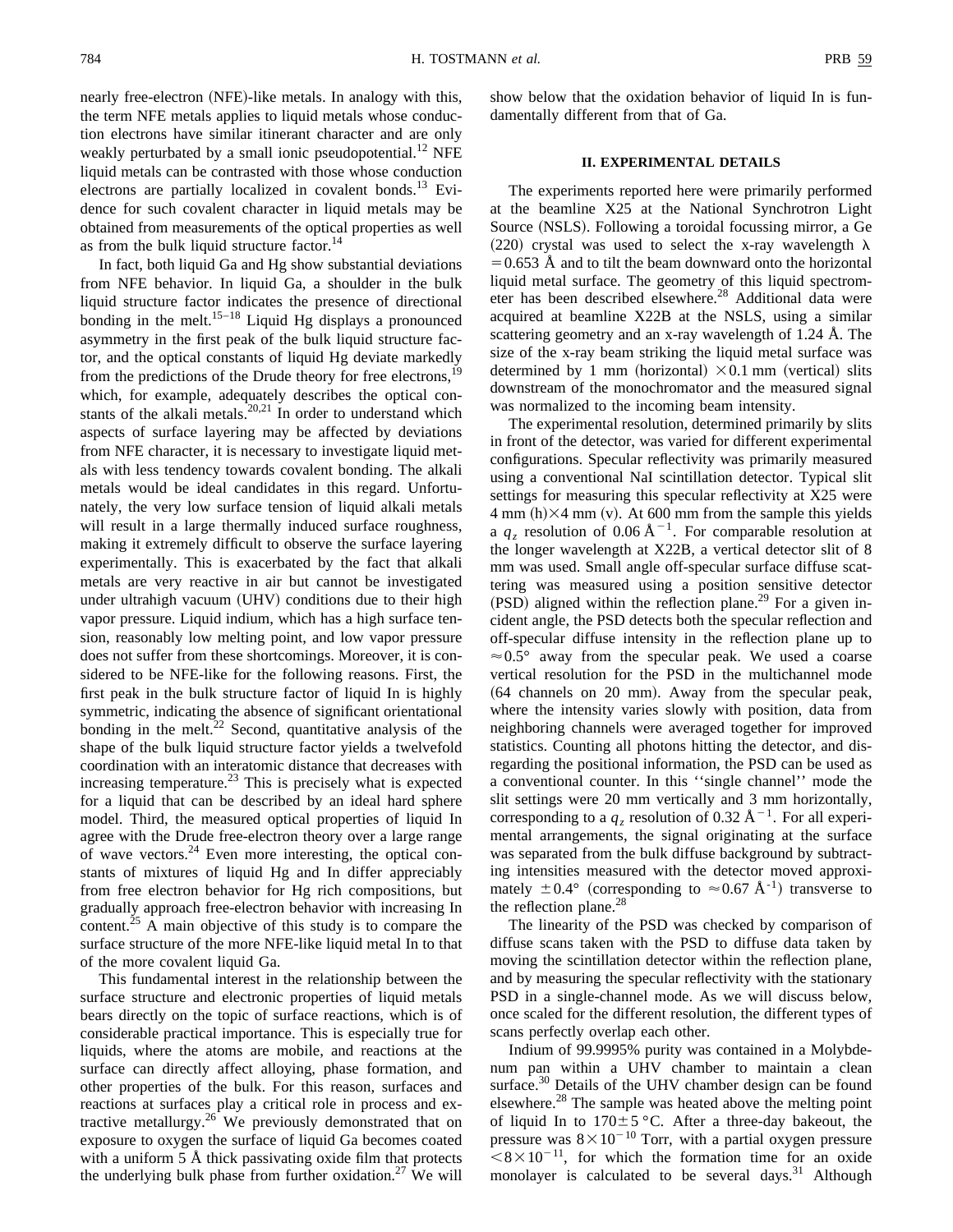

FIG. 1. Sketch of the geometry of x-ray scattering from the liquid surface with  $\alpha$  and  $\beta$  denoting incoming and outgoing angle, the incoming and outgoing wave vector  $\vec{k}_{in}$  and  $\vec{k}_{out}$ , respectively, and the azimuthal angle  $2\theta$ . The momentum transfer  $\vec{q}$  has an inplane component  $q_{xy}$  and a surface-normal component  $q_z$ .

patches of oxide were present on the In ingot when it was introduced into the chamber, this oxide was removed by argon ion sputtering  $(2.0 \text{ keV}, 30 \mu\text{A}$  ion current) at an Ar partial pressure of about  $5 \times 10^{-5}$  Torr. The impact of the ion beam induced mass flow along the surface that transported the oxide patches towards the ion beam, thus cleaning the entire liquid-vacuum interface and not only the area hit directly by the  $Ar^+$  ions.<sup>32</sup> Data presented here were always taken within one to two hours of sputter cleaning the sample. Since data acquired without sputtering but within a few hours reproduced each other, and because of the unique growth properties of oxide on liquid In which will be presented below, we are confident that the measured scattering is intrinsic to a clean liquid indium surface.

A major improvement over experiments described previously is the incorporation of active vibration isolation. Previous measurements eliminated mechanically induced surface waves by utilizing the viscous drag at the bottom of thin samples. These samples had curved surfaces, requiring a time consuming technique to measure the reflectivity<sup>28</sup> and making it very difficult to measure at grazing incidence, important for the detection of in-plane ordering. In this work, the rigid UHV chamber and ion pump assembly were mounted on an active vibration isolation unit,  $33 \sinh$ that used previously in our studies of liquid  $Hg<sup>7</sup>$  With this system we were able to use a sample pan 5 mm deep and 60 mm in diameter, resulting in flat samples where the angular deviation of the surface normal from the vertical across the surface was negligible compared to the critical angle for total external reflection of x rays.

#### **III. THEORY**

The scattering geometry is given in Fig. 1, defining the liquid surface to be lying in the *x*-*y* plane, with x rays incident at an angle  $\alpha$  and collected by the detector at an elevation angle  $\beta$  and azimuthal angle 2 $\theta$ . The momentum transfer  $\vec{q}$  can be decomposed into surface normal,  $q_z$ , and surface parallel,  $q_{xy}$ , components given by

$$
q_z = \frac{2\pi}{\lambda} (\sin \beta + \sin \alpha),
$$

$$
q_{xy} = \frac{2\pi}{\lambda} \sqrt{\cos^2 \alpha + \cos^2 \beta - 2 \cos \alpha \cos \beta \cos 2\theta}.
$$
 (1)

In the following, we develop a formula for the differential cross section  $d\sigma/d\Omega$  for x-ray scattering from a rough and structured liquid surface. The general expression for the differential cross section for x-ray scattering from a threedimensional electron distribution  $\rho(\vec{r})$  at a given location  $\vec{r}$ can be expressed in terms of the electron density correlation function  $\langle \rho(\vec{r})\rho(\vec{r}')\rangle = \langle \rho(\vec{r}-\vec{r}')\rho(0)\rangle$ :<sup>34</sup>

$$
\frac{d\sigma}{d\Omega} = V \left( \frac{e^2}{mc^2} \right)^2 \int d^3(\vec{r} - \vec{r}') \langle \rho(\vec{r} - \vec{r}') \rho(0) \rangle
$$
  
× exp[ $i\vec{q} \cdot (\vec{r} - \vec{r}')$ ], (2)

where *V* is the illuminated volume. If the density distribution is homogeneous within the *x*-*y* plane but inhomogeneous normal to the surface, the density correlation function depends on the different positions  $\vec{r}_{xy} - \vec{r}'_{xy}$  on the surface and the distances  $z$  and  $z'$  from the surface. For an x-ray beam of a cross sectional area  $A_0$  incident on the surface at an angle  $\alpha$  relative to the *x*-*y* plane, the illuminated area is  $A_0 / \sin(\alpha)$ and the differential cross section can be written:<sup>35</sup>

$$
\frac{d\sigma}{d\Omega} = \frac{A_0}{\sin(\alpha)} \left(\frac{e^2}{mc^2}\right)^2 \int dz dz' d^2 \vec{r}_{xy} \langle \rho(\vec{r}_{xy}, z) \rho(0, z') \rangle
$$
  
×  $\exp[iq_z(z-z') + i\vec{q}_{xy} \cdot \vec{r}_{xy}].$  (3)

For a homogeneous liquid that is sufficiently far away from any critical region, the only long wavelength excitations that give rise to significant scattering are thermally excited surface capillary waves. In this case, there is some length  $\xi$  such that for  $|\vec{r}_{xy}| > \xi$  the density density correlation function can be expressed in terms of a density profile  $\tilde{\rho}[z-h(\vec{r}_{xy})]$  defined relative to the local position of the liquid surface  $h(\vec{r}_{xy})$ and capillary wave induced relative variations of the height,  $h(\vec{r}_{xy}) - h(\vec{r}_{xy}'),^{36}$ 

$$
\langle \rho(\vec{r}_{xy},z)\rho(0,z') \rangle \xrightarrow{|\vec{r}_{xy}| > \xi} \tilde{\rho}(z-[h(\vec{r}_{xy})-h(0)])\tilde{\rho}(z'). \tag{4}
$$

Defining  $\delta \rho(\vec{r}_{xy}, z) = \rho(\vec{r}_{xy}, z) - \tilde{\rho}(z - h(\vec{r}_{xy}))$ , the differential cross section from a liquid surface can now be written:

$$
\frac{d\sigma}{d\Omega} = \frac{A_0}{\sin(\alpha)} \left(\frac{e^2}{mc^2}\right)^2 \int dz dz' d^2 \vec{r}_{xy}
$$
  
× $\exp[iq_z(z-z') + i\vec{q}_{xy} \cdot \vec{r}_{xy}]\{\tilde{\rho}(z-[h(\vec{r}_{xy})$   
-h(0)]) $\tilde{\rho}(z') + \langle \delta\rho(\vec{r}_{xy}, z) \delta\rho(0, z') \rangle\}$ . (5)

The second term in the integrand is only nonvanishing for regions  $|\vec{r}_{xy}| \le \xi$ . This term gives rise to both the bulk diffuse scattering and surface scattering at momentum transfers having large  $q_{xy}$  components.<sup>35</sup> The effect of this term can be separated experimentally from the specular reflection and may be omitted in the following discussion of scattering close to the specular condition. A change of variables yields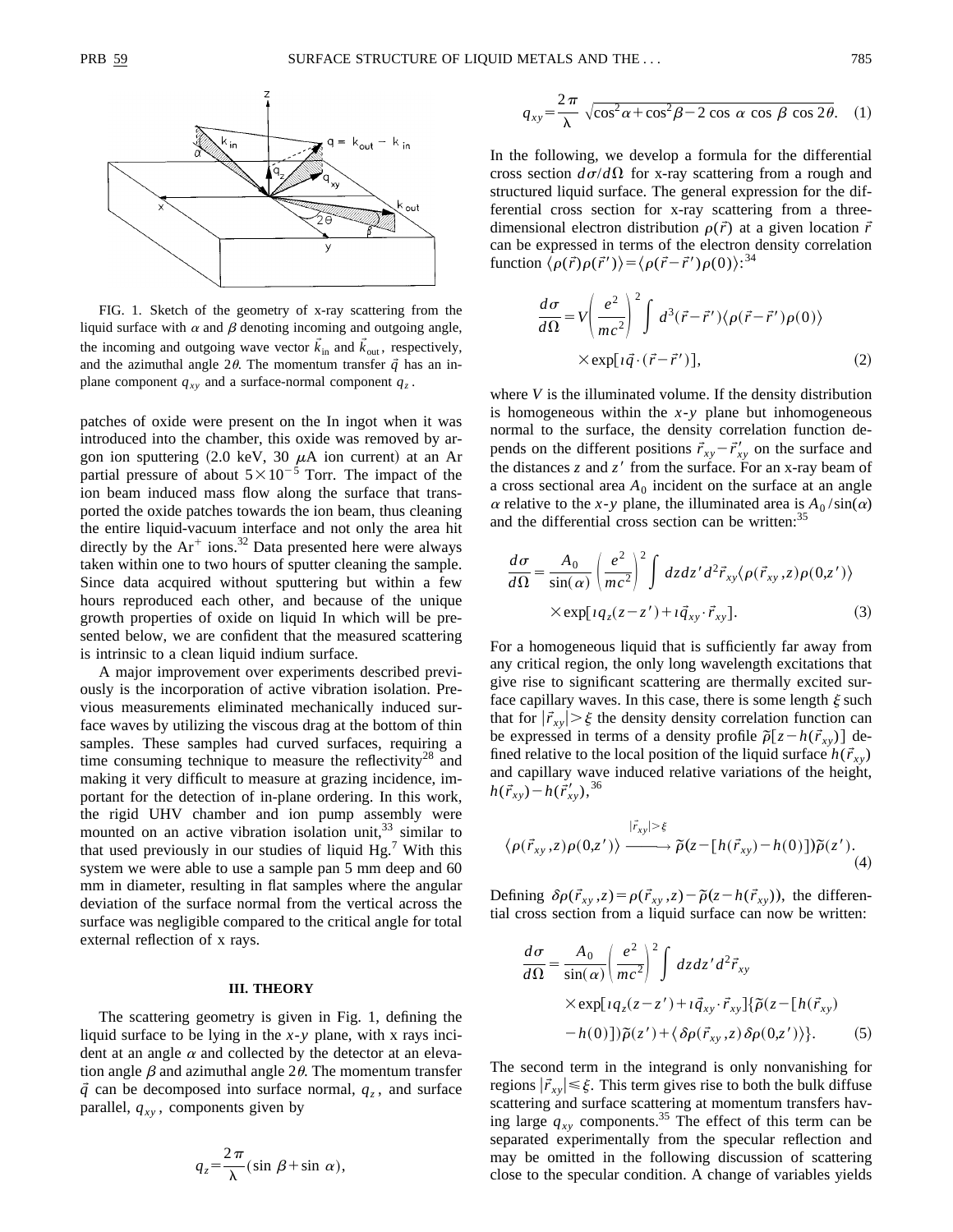$$
\frac{d\sigma}{d\Omega} \approx \frac{1}{16\pi^2} \left(\frac{q_c}{2}\right)^4 \frac{A_0}{\sin(\alpha)} \frac{|\Phi(q_z)|^2}{q_z^2}
$$
  
 
$$
\times \int_{|\vec{r}_{xy}| > \xi} d^2 \vec{r}_{xy} \langle \exp\{iq_z h(\vec{r}_{xy})\} \rangle \exp[i\vec{q}_{xy} \cdot \vec{r}_{xy} ],
$$
(6)

where  $q_c$  is the critical angle for total external reflection of x rays and the surface structure factor

$$
\Phi(q_z) = \frac{1}{\rho_{\infty}} \int dz \frac{d\tilde{\rho}(z)}{dz} \exp(i q_z z)
$$

$$
= \frac{-i q_z}{\rho_{\infty}} \int dz \tilde{\rho}(z) \exp(i q_z z) \tag{7}
$$

is the Fourier transform of the local or intrinsic density profile  $\tilde{\rho}(z)$ , independent of  $\vec{r}_{xy}$ . In this equation,  $\rho_{\infty}$  is the bulk electron density.

For the case of thermally excited capillary waves on a liquid surface, the height fluctuations can be characterized by their statistical average  $\langle |h(\vec{r}_{xy})|^2 \rangle$ .<sup>35</sup> Sinha *et al.* have shown that integration over these height fluctuations yields the following dependence of the scattering on  $q_{xy}$  and  $q_z$ :<sup>37</sup>

$$
\int_{|\vec{r}_{xy}|>\xi} d^2 \vec{r}_{xy} \langle \exp\{iq_z h(\vec{r}_{xy})\} \rangle \exp[i\vec{q}_{xy} \cdot \vec{r}_{xy}] = \frac{C}{q_{xy}^{2-\eta}} \quad (8)
$$

with *C* to be determined and

$$
\eta = \frac{k_B T}{2 \pi \gamma} q_z^2.
$$

The value of *C* can be determined by integration over all surface capillary modes having wave vectors smaller than the upper wave vector cutoff  $q_{\text{max}} = \pi/\xi$ :

$$
C = \int_{|\vec{q}_{xy}| < \pi/\xi} d^2 \vec{q}_{xy} \int_{|\vec{r}_{xy}| > \xi} d^2 \vec{r}_{xy}
$$
  
 
$$
\times \langle \exp\{iq_z h(\vec{r}_{xy})\} \rangle \exp[i\vec{q}_{xy} \cdot \vec{r}_{xy}]
$$
  
 
$$
\approx 4 \pi^2 \lim_{\vec{r}_{xy} \to 0} \langle \exp\{iq_z h(\vec{r}_{xy})\} \rangle = 4 \pi^2.
$$
 (9)

Therefore, the properly normalized differential cross section for scattering of x rays from a liquid surface is

$$
\frac{d\sigma}{d\Omega} = \frac{A_0}{\sin \alpha} \left(\frac{q_c}{2}\right)^4 \frac{k_B T}{16\pi^2 \gamma} |\Phi(q_z)|^2 \frac{1}{q_{xy}^2} \left(\frac{q_{xy}}{q_{\text{max}}}\right)^{\eta} . \tag{10}
$$

The intensity measured at a specific scattering vector  $\vec{q}$  is obtained by integrating Eq.  $(10)$  over the solid angle  $d\Omega$ defined by the detector acceptance of the experiment. For the specular reflection,  $q_{xy} = 0$  ( $\alpha = \beta$  and  $2\theta = 0$ ), the integral is centered at  $q_{xy}$ =0. The projection of the detector resolution onto the  $x-y$  plane is rectangular<sup>35</sup> and the above-mentioned integration has to be done numerically. However, an analytical formula can be obtained for the specular reflectivity if the detector resolution is assumed to be a circle of radius  $q_{res}$ , independent of  $q_z$ :<sup>28</sup>

$$
\frac{R(q_z)}{R_f(q_z)} = |\Phi(q_z)|^2 \left(\frac{q_{\text{res}}}{q_{\text{max}}}\right)^{\eta} = |\Phi(q_z)|^2 \exp[-\sigma_{\text{cw}}^2 q_z^2],\tag{11}
$$

where

$$
R_f(q_z) = \left| \frac{q_z - \sqrt{q_z^2 - q_c^2}}{q_z + \sqrt{q_z^2 - q_c^2}} \right|^2 \approx \left( \frac{q_c}{2q_z} \right)^4 \quad \text{for } q_z \approx 5q_c
$$

is the Fresnel reflectivity from classical optics for a flat  $[h(\vec{r}_{xy}) = h(0)$  for all  $h(\vec{r}_{xy})$  and structureless  $(|\Phi(q_z)|^2)$ =1) surface. The quantity  $\sigma_{\rm cw}$  denotes the capillary wave roughness:

$$
\sigma_{\rm cw}^2 = \frac{k_B T}{2 \pi \gamma} \ln \left( \frac{q_{\rm res}}{q_{\rm max}} \right). \tag{12}
$$

In the experiments presented here, the measured specular reflectivity was analyzed by numerical integration of the theoretical model over the rectangular resolution defined by the detector slits. In practice, the specular reflection is measured with coarse resolution and the results based on Eq.  $(11)$  fall within 5% of the exact values obtained from integrating over Eq.  $(10)$ . On the other hand, the off specular diffuse scattering is measured with much finer resolution and near the specular peak,  $\vec{q}_{xy} = 0$ , it has to be analyzed by numerical integration of Eq.  $(10)$  over the slit defined resolution. In addition, numerical integration of Eq.  $(10)$  is necessary to obtain the correct ratio of specular reflectivity to off-specular diffuse scattering.

In Eq.  $(7)$  we have introduced a local structure factor which is the Fourier transform of the local or intrinsic density profile. An alternative representation is to define a macroscopically averaged density profile  $\langle \rho(z) \rangle$ <sub>*T*</sub> such that

$$
\frac{1}{\rho_{\infty}}\int dz \frac{\langle \rho(z)\rangle_T}{dz} \exp(i q_z z) = \Phi(q_z) \exp(-1/2\sigma_{\text{cw}}^2 q_z^2).
$$

This macroscopically averaged density profile,  $\langle \rho(z) \rangle_T$ , can be shown to be equal to the convolution of the local density profile,  $\tilde{\rho}(z)$ , with the associated Gaussian distribution of height fluctuations characterized by

$$
\sigma_{\rm cw}^2 = \langle |h(\vec{r}_{xy})|^2 \rangle = \frac{k_B T}{2 \pi \gamma} \ln \left( \frac{1}{|\vec{r}_{xy}| q_{\rm max}} \right).
$$

Unfortunately, it is difficult to extract a precisely defined  $\langle \rho(z) \rangle$ <sup>*T*</sup> from a single reflectivity measurement because of the above-mentioned problem of the variation of the resolution with  $q_{\tau}$ .

A second difficulty with reflectivity measurements, even when  $|\Phi(q_z)|^2$  can be separated from the thermal effects, is that the direct inversion of  $|\Phi(q_z)|^2$  in order to obtain  $\tilde{\rho}(z)$ is not possible because the phase information necessary to perform the Fourier transform in Eq.  $(7)$  is lost in any intensity measurement. The common practice to overcome this problem is to assume a model for the density profile, which is then Fourier transformed and fitted to the experimentally determined structure factor. In this study, the liquid metal is modeled by layers of different electron densities parallel to the surface. The layers represent planes of atoms, separated by a distance *d*, and having increasing width the further they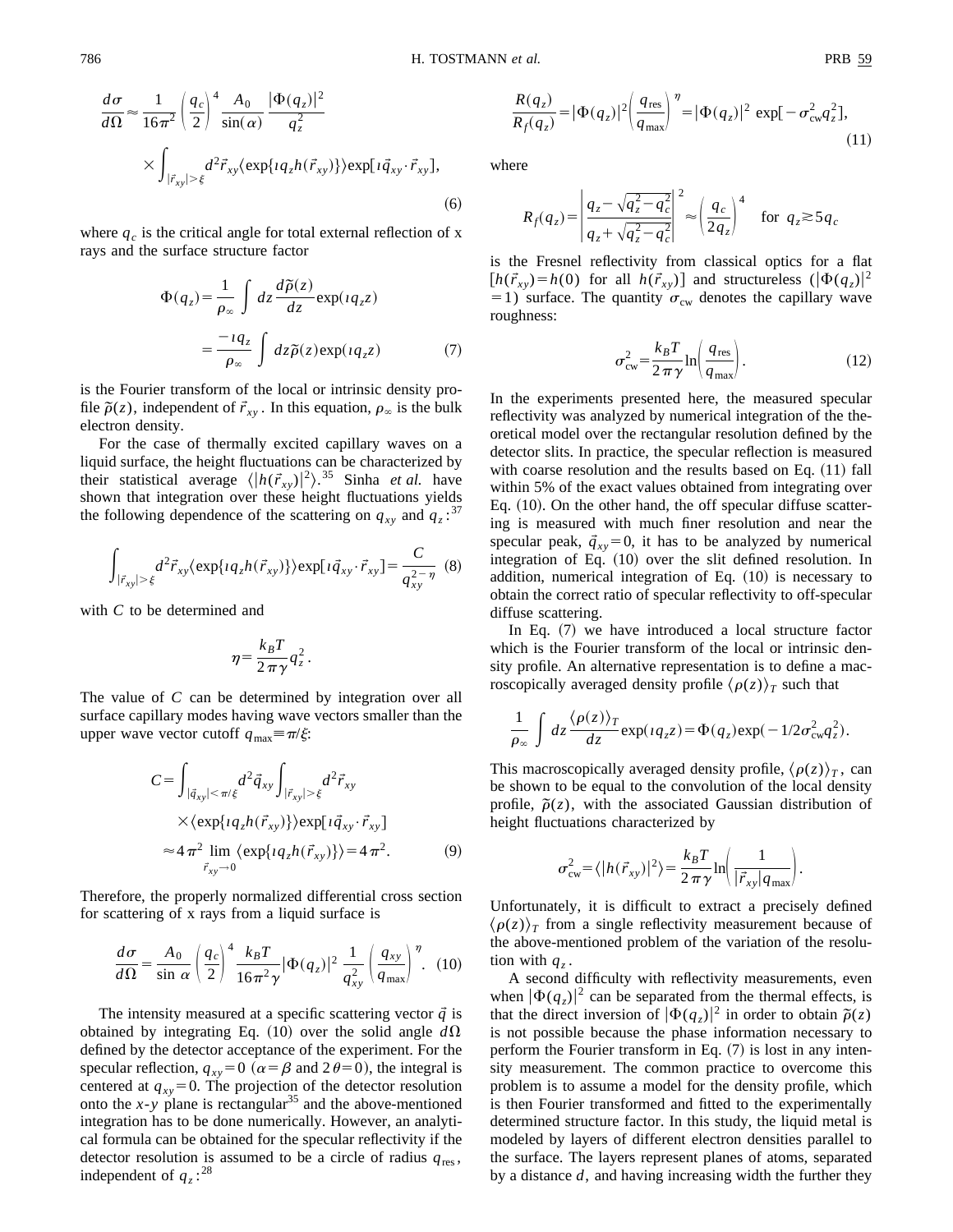

FIG. 2. Specular x-ray reflectivity for liquid indium at 170 °C taken with vertical detector resolutions of 0.06  $\AA^{-1}$  (scintillation detector; open circles: X22B, closed circles: X25) and  $0.32 \text{ Å}^{-1}$  $(PSD$  in single channel mode; squares:  $X25$ ). The reflectivity is normalized to the Fresnel reflectivity,  $R_f$ , of a flat In surface. Solid lines are fits as described in the text. Data from X22B was not incorporated in any fits.

are below the surface. Mathematically, the electron density is described by a semi-infinite sum of Gaussians, normalized to the bulk density  $\rho_{\infty}$ :

$$
\tilde{\rho}(z) = \rho_{\infty} \sum_{n=0}^{\infty} \frac{d/\sigma_n}{\sqrt{2\pi}} \exp[-(z - nd)^2 / 2\sigma_n^2] \otimes F_{\text{In}}(z).
$$
\n(13)

Here  $\otimes$  denotes convolution,  $F_{\text{In}}(z)$  is the atomic x-ray scattering form factor of In, and  $\sigma_n^2 = n\bar{\sigma}^2 + \sigma_0^2$ , where  $\bar{\sigma}$  and  $\sigma_0$ are constants. This form for  $\sigma_n$  produces a quadratic increase in the Gaussian width with distance *z* below the surface, so that the parameter  $\bar{\sigma}$  is related to the decay length for surface layering and the model density approaches the bulk density  $\rho_{\infty}$  for  $\sigma_{\eta} \ge d$ . An advantage of using Gaussian functions to model  $\tilde{\rho}(z)$  is that an expression for  $\langle \rho(z) \rangle_T$  is obtained from Eq. (13) by replacing  $\sigma_n$  with  $\sigma_n^T$  and defining  $(\sigma_n^T)^2$  $= \sigma_{\text{cw}}^2 + \sigma_n^2$ . Note that the effective width of the individual layers becomes  $(\sigma_n^T)^2$  which explicitly demonstrates the additivity of the different contributions to the surface roughness from capillary modes (for which  $q_{xy} < q_{\text{max}}$ ) and short wavelength modes (for which  $q_{xy} > q_{max}$ ) that are incorporated into the model for  $\tilde{\rho}(z)$ .

# **IV. EXPERIMENTAL RESULTS**

The specular reflectivity measured from liquid In at 170  $\pm$  5 °C demonstrates the presence of surface layering. Figure 2 shows the reflectivity as a function of  $q<sub>z</sub>$ , normalized to the Fresnel reflectivity of a sharply terminated In surface with a critical angle  $q_c$ =0.052 Å<sup>-1</sup>. The circles show the data taken with the scintillation detector, with a  $q<sub>z</sub>$  resolution of  $0.06 \text{ Å}^{-1}$ . Open circles represent the small angle data taken at X22B ( $\lambda$ =1.24 Å) whereas the closed circle data have been taken at X25 ( $\lambda$ =0.65 Å). Filled squares represent data taken with the PSD in a single channel mode, with the vertical resolution coarser by a factor of 5. The large increase in signal with decreasing resolution immediately demonstrates the significance of the diffuse scattering. The reflectivity at small and intermediate wave vectors falls below the Fresnel value calculated for an ideally flat and abruptly terminated surface. This is due to the roughness of the liquid In surface which scatters photons out of the specular condition. The most prominent feature in these data is the broad peak centered near 2.2  $\AA^{-1}$ . This peak is due to constructive interference of x rays from layers ordered parallel to the surface. This very distinctive structural feature of liquid metal surfaces has been observed earlier for Hg  $(Ref. 7)$ and Ga.<sup>8</sup> The two data sets show the same features, although as a consequence of integrating the diffuse scattering over coarser resolution, the intensity is greater for data taken with the PSD.

The lines in Fig. 2 illustrate fits of the density profile model discussed above to these data. Three surface layering parameters, *d*,  $\bar{\sigma}$ , and  $\sigma_0$ , determine the form of  $\Phi(q_z)$ , which is then used in Eq. (10) along with  $T=170$  °C and the experimentally determined value for the surface tension of liquid In at that temperature,  $\gamma$ =0.556 N/m.<sup>38</sup> As discussed above, we assign the short wavelength cutoff for capillary waves,  $q_{\text{max}} \approx \pi/\xi$ , to be  $\sim 1 \text{ Å}^{-1}$  where  $\xi$  was taken to be the nearest neighbor atomic distance in the bulk melt.<sup>39</sup> The integral over Eq.  $(10)$  is then performed numerically over the known resolution volume. Surface layering parameters obtained from the scintillation detector data are  $d=2.69$  $\pm 0.05$  Å,  $\bar{\sigma}$ =0.54 $\pm$ 0.06 Å, and  $\sigma_0$ =0.35 $\pm$ 0.04 Å (solid line in Fig. 2). Essentially the same parameters (with larger error due to poorer statistics) result from a fit of the model to the PSD data (broken line in Fig.  $2$ ).

Although the resolution dependence of the reflectivity of liquid metals provides a test of the thermal capillary wave theory prediction, a more rigorous test is the measurement of the spectral density of the off specular diffuse scattering. We have measured diffuse intensity over a  $\beta$  range straddling the specular condition. Intensities normalized to the direct beam are shown in Fig. 3 for several choices of  $\alpha$ . Data at extreme values of  $(\beta - \alpha)$  are limited by the intense background due to bulk scattering at large  $\beta$  and by the scattering geometry at small  $\beta$ . The asymmetry of the wings centered around the specular ridge ( $\beta - \alpha = 0$ ) arises from the  $\beta$  dependence of both the exponent  $\eta$  and the surface structure factor  $\Phi(q_z)$ .

The solid lines are obtained by calculating the intensity from Eq. (10), integrating numerically over the resolution function and subtracting a similar calculation for the background scan taken out of the reflection plane. The calculation incorporates the surface structure factor  $\Phi(q_z)$  determined from the reflectivity measurements along with the other fixed quantities ( $\gamma$ ,  $k_B T$ , and  $q_{\text{max}}$ ), without further adjustable parameters. We find excellent agreement between this model and the experimental data for the entire range studied, including the wings  $(Fig. 3)$  and the specular region (inset of Fig. 3). The implications of this agreement will be discussed in the next section.

To study the oxidation properties of liquid indium we exposed the In surface to controlled amounts of oxygen through a bakeable UHV leak valve. During oxidation, macroscopic oxide clumps, large enough to be observed by eye,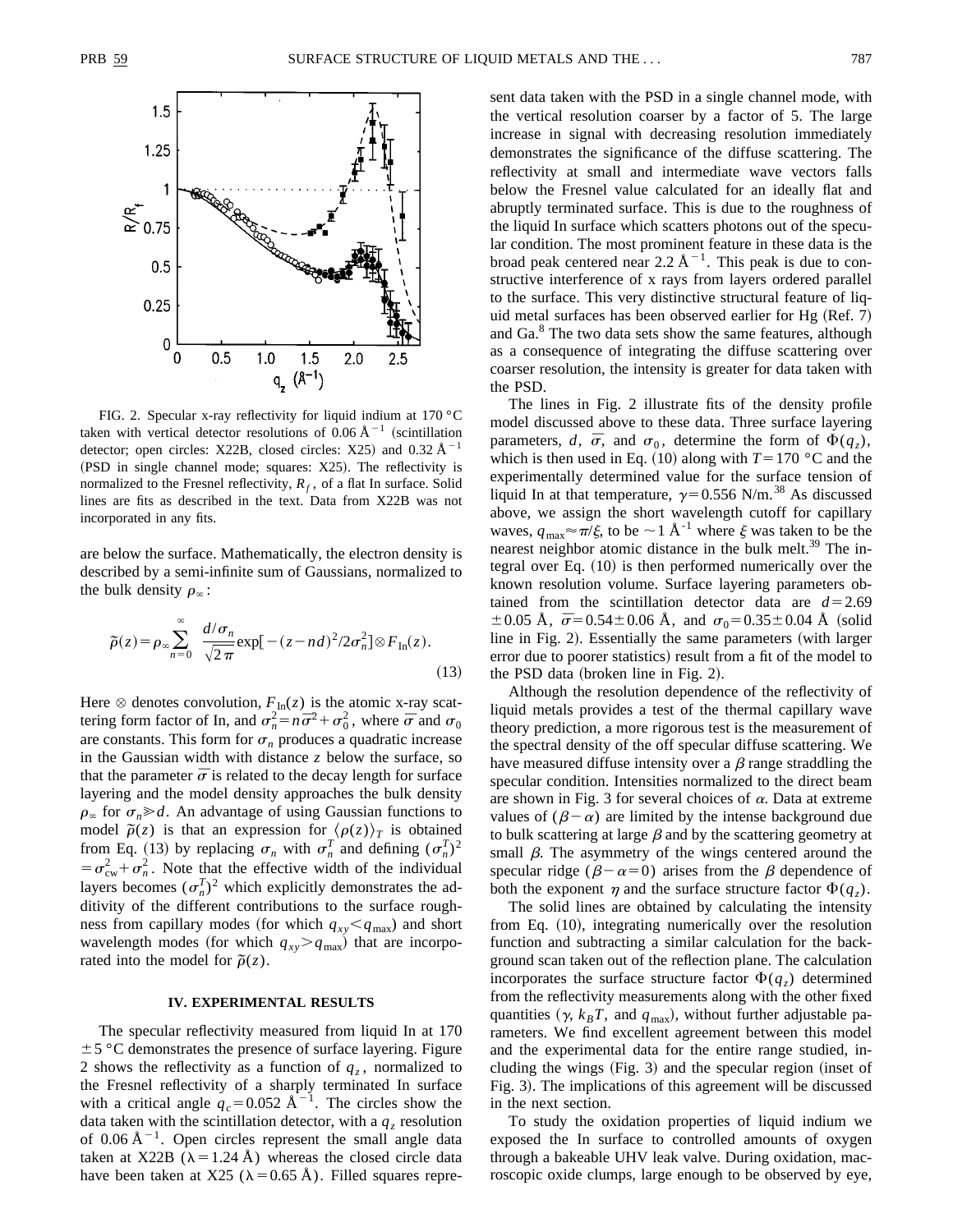

FIG. 3. Diffuse scattering as a function of scattering angle  $\beta$  for different fixed incoming angles  $\alpha$ . Solid lines: Diffuse scattering calculated from the experimentally determined structure factor with no further adjustable parameters. Inset: linear plot emphasizing the fit near the specular peak for  $\alpha=4.5^{\circ}$ .

formed at the edges of the sample, while the center remained clean. X-ray reflectivity measured during oxidation showed no changes until the floating oxide regions grew large enough to reach the area illuminated by the x-ray beam, at which point the macroscopically rough surface scattered the reflected signal away from the specular condition. This result is in sharp contrast to the formation of the highly uniform, 5 Å thick, passivating oxide layer we previously observed to form on liquid Ga under the influence of the same amount of oxygen.<sup>27</sup>

#### **V. DISCUSSION**

The macroscopic density profile extracted from the reflectivity measurements is resolution dependent since the density oscillations are smeared out by thermally activated capillary waves as described in the Theory section. This smearing depends on the temperature and surface tension and hence also varies for different liquids. The macroscopic density profile directly extracted from the experiment is the averaged density profile  $\langle \rho(z) \rangle_T$  shown in previous publications.<sup>7–9,28</sup> In order to compare the intrinsic layering properties in different liquid metals, it is necessary to remove these thermal effects that vary from metal to metal and experiment to experiment and to obtain the intrinsic or local density profile  $\tilde{\rho}(z)$ . Previous temperature dependent reflectivity measurements of liquid Ga around the specular position have shown that the resolution dependent roughness is well described by the capillary wave  $(CW)$  prediction.<sup>9</sup> Similar conclusions were reached from *T*-dependent measurements of liquid



FIG. 4. (a) Comparison of the local real space density profile for liquid indium  $(-)$  with the thermally averaged density profile for the same metal  $(- - -)$ . The averaged density profile is directly accessible by experiment and has been measured at  $170 °C$ . (b) Real space local density profile for liquid gallium  $(- - )$  and liquid indium  $(-)$  after the removal of thermal broadening. Densities  $\tilde{\rho}(z)$  are normalized to the bulk densities  $\rho_{\infty}$  of liquid gallium and indium. Inset: Decay of the amplitude of the surface-normal density profile for liquid Ga (open circles) and liquid In (filled circles). The lines represent the fit of this decay of the surface layering to the form  $\exp(-z/l)$  for liquid Ga  $(- - )$  and In  $(-)$ .

paraffins.<sup>40</sup> Here, we employed a different approach to verify that the CW prediction holds for liquid In, performing diffuse scattering measurements at a single temperature at different angles of incidence. The magnitude and the angular dependence of the diffuse scattering is in full compliance with the predictions of the capillary wave model without using any adjustable parameters. This is demonstrated by the perfect agreement of the diffuse scattering profiles with the theoretical curves in Fig. 3. This allows us to directly calculate the local density profile  $\tilde{\rho}(z)$  by simply setting  $\eta=0$ . A comparison between the local density profile  $\tilde{\rho}(z)$  and the temperature averaged density profile  $\langle \rho(z) \rangle_T$  is made in Fig.  $4(a)$ . In this single-*T* approach the effects of the intrinsic, *T* =0, roughness  $\sigma_0$ , and the cutoff  $q_{\text{max}}$  cannot be unambiguously separated,<sup>41</sup> as was possible for the  $T$ -dependent measurements in alkanes $40$  and Ga. $9$  However, this does not affect our main conclusion that the surface roughness, as probed by the DS, is entirely due to thermally activated capillary waves.

The local density profile of liquid In is compared with that of Ga in Fig.  $4(b)$ . Profiles derived from the extremal parameters of fits to  $R(q_z)$  and from extremal values for temperature, surface tension, and resolution function are indistinguishable on the scale of the figure. The amplitude of the first density peak for In is comparable to that of Ga. This reflects the fact that in the region nearest the surface, the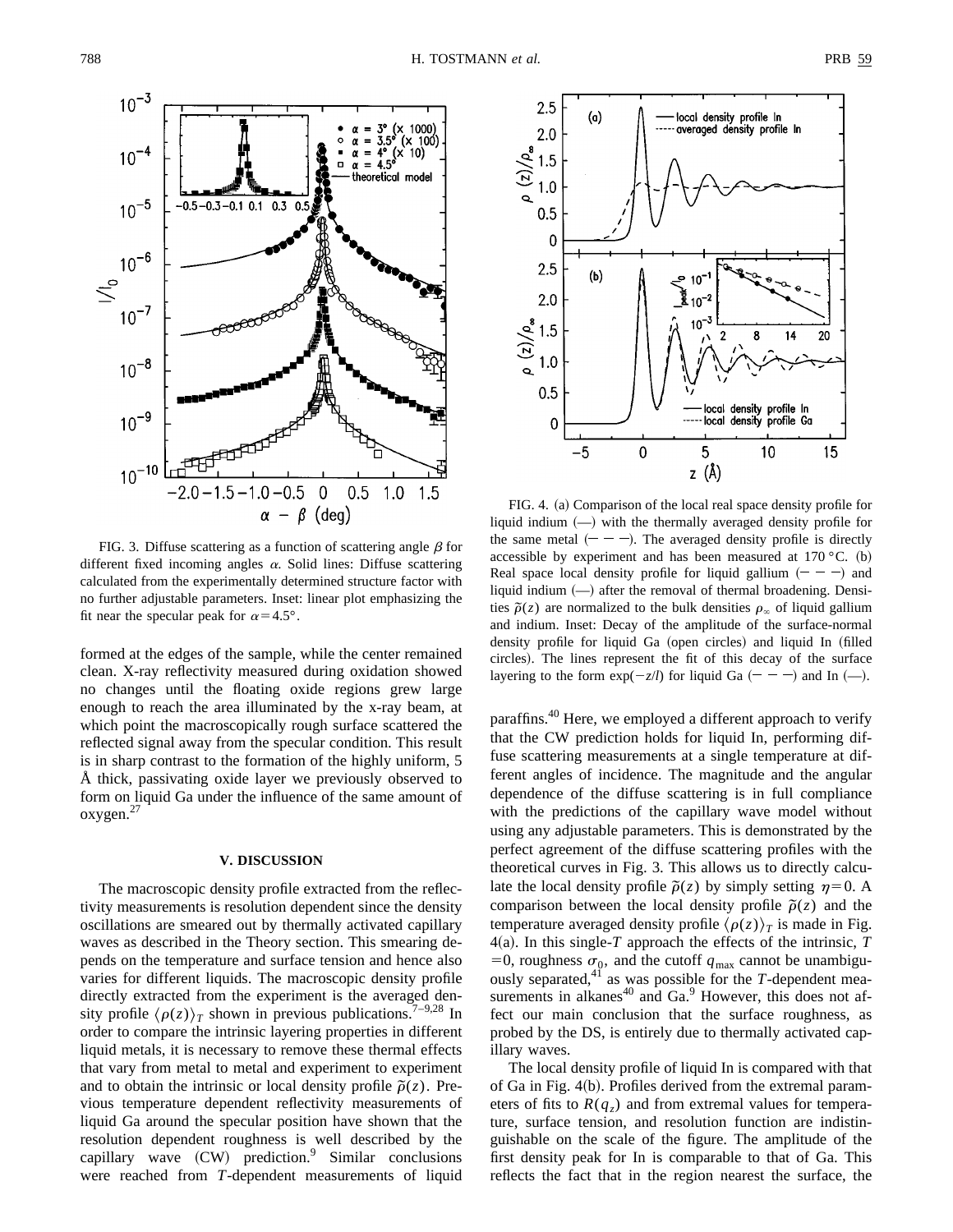

FIG. 5. (a) Bulk  $(\triangle)$  and surface  $(\bullet)$  structure factors for liquid In. The bulk structure factor data are taken from Orton *et al.* (Ref. 22). The solid line is a fit of the model explained in the text to the experimentally determined surface structure factor. The broken line is a guide for the eye. The inset compares the decay of the longitudinal surface density oscillations (filled circles; solid line represents fit to an exponential) to the decay of the bulk pair correlation function (open triangles; broken line represents fit to exponential). The coordinate *z* of the *x* axis represents the distance from the surface in the case of the decaying surface layering and the radial distance from a reference atom in the bulk liquid in the case of the decaying bulk pair correlation. The data for the bulk pair correlation function are taken from Waseda  $(Ref. 42)$ . (b) Bulk  $(\triangle)$  and surface  $(\triangle)$  structure factors for liquid Ga. The bulk structure factor data are taken from Narten *et al.*  $(Ref. 15)$ . Solid lines are fits to reflectivity data; broken lines are guides for the eye. The inset compares the decay of the longitudinal surface density oscillations (filled circles; solid line represents fit to exponential) to the decay of the bulk pair correlation function (open triangles; broken line represents fit to exponential). The data for the bulk pair correlation function are taken from Waseda (Ref. 42).

density oscillations are determined primarily by  $\sigma_0$ , which has similar values for the two metals. Further towards the bulk, layering is seen to decay faster for In than for Ga. We quantify this observation by the excellent fit of the peak amplitude of the electron density profile to the form  $\exp(-z/l)$ . The decay lengths  $l=3.5 \text{ Å}\pm0.6$  for In and *l*  $=$  5.5 Å  $\pm$  0.4 for Ga differ by an amount well outside of the experimental error. This is illustrated in the inset of Fig.  $4(b)$ , a semilogarithmic plot of the maxima of the density oscillations as a function of distance from the first surface layer. The lines represent the fit of the peak amplitude to the exponential form and the slope represents the decay length.

It is also instructive to compare the surface structure factor measured in the reflectivity experiments to the bulk structure factor measured by standard x-ray or neutron diffraction [Fig.  $5(a)$ : indium; Fig.  $5(b)$ : gallium]. The widths of the peaks shown are inversely proportional to the decay lengths of the corresponding correlation functions: the pair correlation function  $g(r)$  of the bulk and the layered density profile  $\tilde{\rho}(z)$  of the surface. Plotting the amplitudes of  $g(r)$  and  $\tilde{\rho}(z)$ on a semilog scale (inset of Fig. 5) shows that they lie on straight lines. This indicates that the correlations decay exponentially, and the decay lengths are obtained as the negative inverses of the slopes. The inset plots show clearly that while the surface and bulk decay lengths are about the same for In, in gallium the surface induced layering decays much more slowly than the bulk pair correlation function. This is consistent with the NFE nature of In. For Ga, by contrast, the tendency towards covalency may disrupt the hard sphere packing and enable surface correlations that differ from those in the bulk.

Another piece of evidence suggesting that directional bonding in the melt might have an effect on surface induced layering stems from the ratio between the surface layer spacing and the bulk nearest neighbor distance. This nearest neighbor distance is taken from the analysis of the pair correlation function which is the Fourier transform of the structure factor depicted in Fig. 5. Due to truncation problems and related subtleties with the data analysis, the bulk nearest neighbor distance cannot be directly inferred from the maximum in the bulk liquid structure factor and we use the nearest neighbor distance given by Iida and Guthrie.<sup>38</sup> For liquid In, this ratio of surface layer spacing to bulk nearest neighbor distance is 2.69 Å/3.14 Å = 0.86, close to the value of  $\sqrt{2}/3$  $\approx 0.82$  for the hard sphere packing that would be expected for a NFE liquid metal. For liquid Ga, this ratio is larger, 2.56 Å/2.78 Å = 0.92. In this case, formation of directional bonds, eventually leading to  $Ga<sub>2</sub>$  dimers, may prevent close packing.

Tomagnini *et al.* recently considered a possible relationship between surface induced layering in LM and the stability of crystal facets at metal surfaces. Although premelting of crystalline interfaces is quite common in nonmetallic crystals, most metals have at least one close packed face which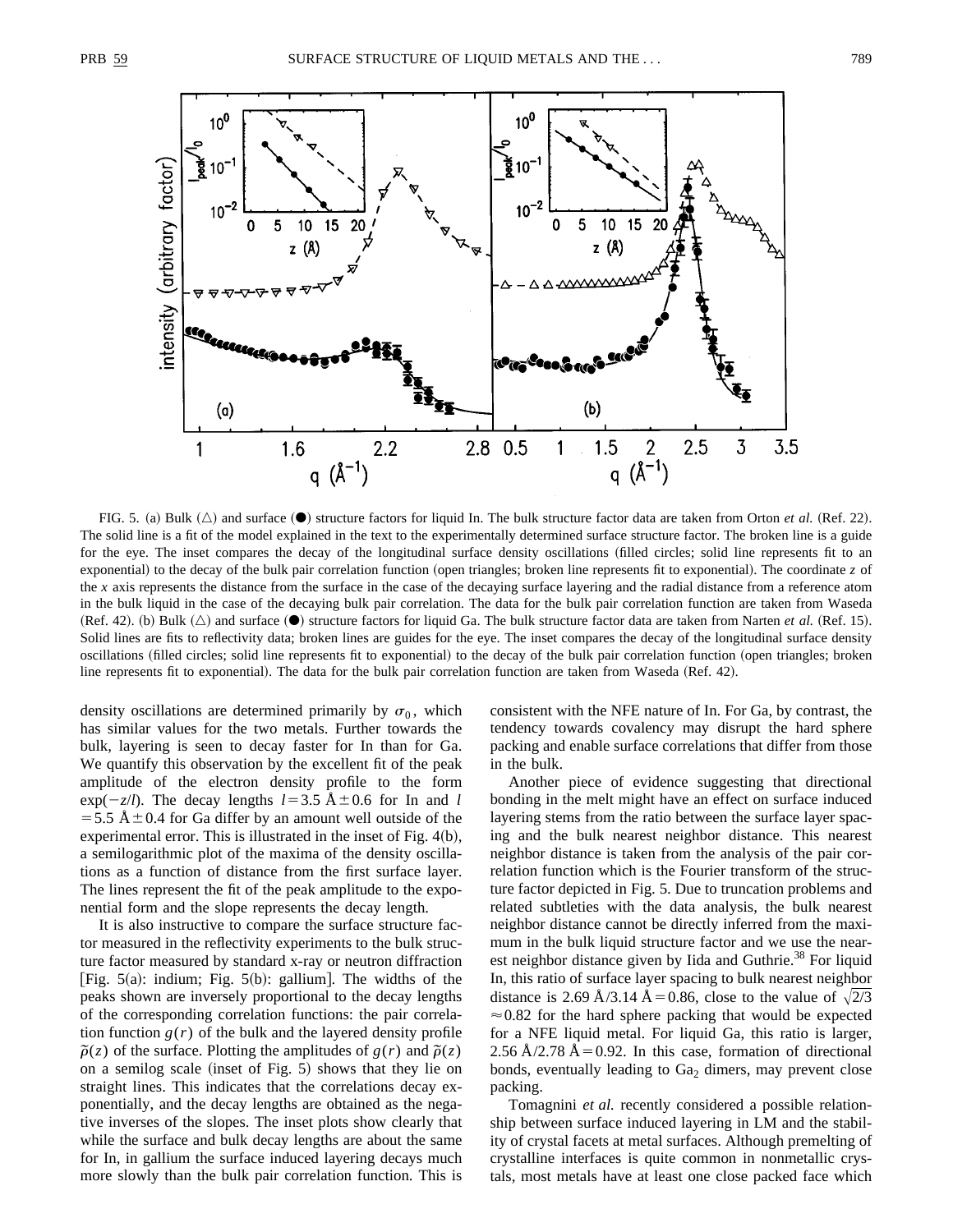does not premelt, remaining solid up to the melting temperature.<sup>43</sup> Tomagnini *et al.* use molecular dynamics simulations to demonstrate that when the period of the surface induced layering at the liquid surface, which they assumed to be  $2\pi/q_0$  where  $q_0$  is the position for the peak in the bulk liquid structure factor, is commensurate with the distance between lattice planes along the normal to the crystal facet, this particular facet is stabilized and resistant to premelting. It would be interesting to correlate the premelting properties of Ga and In crystals with our results for the period of the surface layering and in particular, to examine if the effect of directional bonding that affects the surface structure in the liquid affects premelting of the solid as well.

Our diffuse scattering measurements show that the roughness of the liquid In surface can be attributed entirely to thermally excited capillary waves. This indicates that there are no other detectable inhomogeneities on the surface, such as might be caused by microscopic oxide patches. This observation is in concert with independent experiments on organic Langmuir monolayers on water. If the monolayer is homogeneous,  $44,45$  the DS can be described by Eq.  $(10)$  with no adjustable parameters and no excess scattering is observed—just as is the case for metallic liquid In. On the other hand, if the organic monolayer is compressed beyond its elasticity limit and becomes inhomogeneous, Eq.  $(10)$  no longer describes the experimentally determined DS, and excess scattering is observed that must originate from sources other than thermally activated capillary waves.<sup>44</sup> This demonstrates the viability of diffuse scattering as a tool for studying surface inhomogeneities. This is of particular interest for investigations on liquid alloys where—depending on the type of alloy—a rich surface behavior is expected, ranging from concentration fluctuations for alloys displaying surface segregation to critical fluctuations for alloys with a critical consolute point.<sup>46</sup>

Controlled oxidation of the liquid metal surfaces reveals a further striking difference between Ga and In. Although exposure of liquid Ga to air or to a large amount of oxygen leads to the formation of a macroscopically thick and rough oxide film, exposure to controlled amounts of oxygen under UHV conditions produces a well defined uniform 5 Å thick oxide film. $27$  This film protects the underlying bulk phase to a certain extent from further corrosion, as further dosage at low oxygen pressures ( $\leq 2 \times 10^{-4}$  Torr) was found to have no effect on the oxide thickness or coverage fraction. This passivating of the surface is rather unusual for solid metals, Al being prominent among the few examples. Liquid In, unlike Ga, was not found to form a passivating oxide film. Instead, macroscopic clumps of oxide formed which did not wet the clean In surface. This corrosion mechanism is rather common for solid metal surfaces, the oxidation of Fe being the best known example. It is not clear to what extent this fundamental difference in the mechanism for corrosion is related to differences in the structure of the liquid surface and to what extent to the chemical affinity for oxidation of the respective liquid metal.

### **VI. SUMMARY**

We have measured the x-ray reflectivity and small angle off specular surface diffuse scattering from liquid In at 170 °C. Our results can be quantitatively explained by the convolution of thermally excited surface waves and a temperature independent surface structure factor, corresponding to theoretically predicted surface layering. The absence of excess diffuse scattering beyond that due to thermally excited capillary waves demonstrates that the liquid-vapor interface is homogeneous in the surface-parallel direction. The intrinsic layering profile of liquid In, obtained by removing the capillary wave roughening, is compared to that previously reported for liquid Ga. For Ga, surface layering persists farther into the bulk than is the case for In. This may be attributed to directional bonding in the Ga bond stabilizing surface induced layering over a larger distance than is the case for liquid In. Further evidence suggesting a correlation between the degree of covalency in the melt and the surface structure stems from the observation that the compression of the surface layer spacing relative to the bulk nearest neighbor distance is close to the behavior expected for an ideal hard sphere liquid for In but considerably different for Ga. Controlled oxidation of liquid In results in the formation of a macroscopic rough oxide, unlike the passivating microscopic uniform oxide film that forms on liquid Ga.

#### **ACKNOWLEDGMENTS**

The authors thank Masafumi Fukuto for helpful discussions. This work was supported by the U.S. DOE Grant No. DE-FG02-88-ER45379, the National Science Foundation Grant No. DMR-94-00396, and the U.S.–Israel Binational Science Foundation, Jerusalem. Brookhaven National Laboratory was supported by U.S. DOE Contract No. DE-AC02- 98CH10886. H.T. acknowledges support from the Deutsche Forschungsgemeinschaft.

- $^{1}$  F. F. Abraham, Rep. Prog. Phys. **45**, 1113 (1982).
- ${}^{2}$ G. A. Chapela G. Saville, S. M. Thompson, and J. S. Rowlinson, J. Chem. Soc. Faraday Trans. **73**, 1133 (1977).
- <sup>3</sup> S. A. Rice *et al.*, Adv. Chem. Phys. **27**, 543 (1974).
- ${}^{4}$ R. Evans and M. Hasegawa, J. Phys. C 14, 5225 (1981).
- 5M. Iwamatsu and S. K. Lai, J. Phys.: Condens. Matter **4**, 6039  $(1992).$
- <sup>6</sup> J. G. Harris, J. Gryko, and S. A. Rice, J. Chem. Phys. **87**, 3069  $(1987).$
- 7O. M. Magnussen, B. M. Ocko, M. J. Regan, K. Penanen, P. S.

Pershan, and M. Deutsch, Phys. Rev. Lett. **74**, 4444 (1995).

- 8M. J. Regan, E. H. Kawamoto, S. Lee, P. S. Pershan, N. Maskil, M. Deutsch, O. M. Magnussen, B. M. Ocko, and L. E. Berman, Phys. Rev. Lett. **75**, 2498 (1995).
- <sup>9</sup>M. J. Regan, P. S. Pershan, O. M. Magnussen, B. M. Ocko, M. Deutsch, and L. Berman, Phys. Rev. B **54**, 9730 (1996).
- <sup>10</sup> Some pecularities of the Hg surface structure may be due to the fact that Hg cannot be studied under ultrahigh vacuum (UHV). In the present paper, we compare the In results to measurements of liquid Ga, both performed under UHV conditions. A detailed discussion of the temperature dependent surface layering of liq-